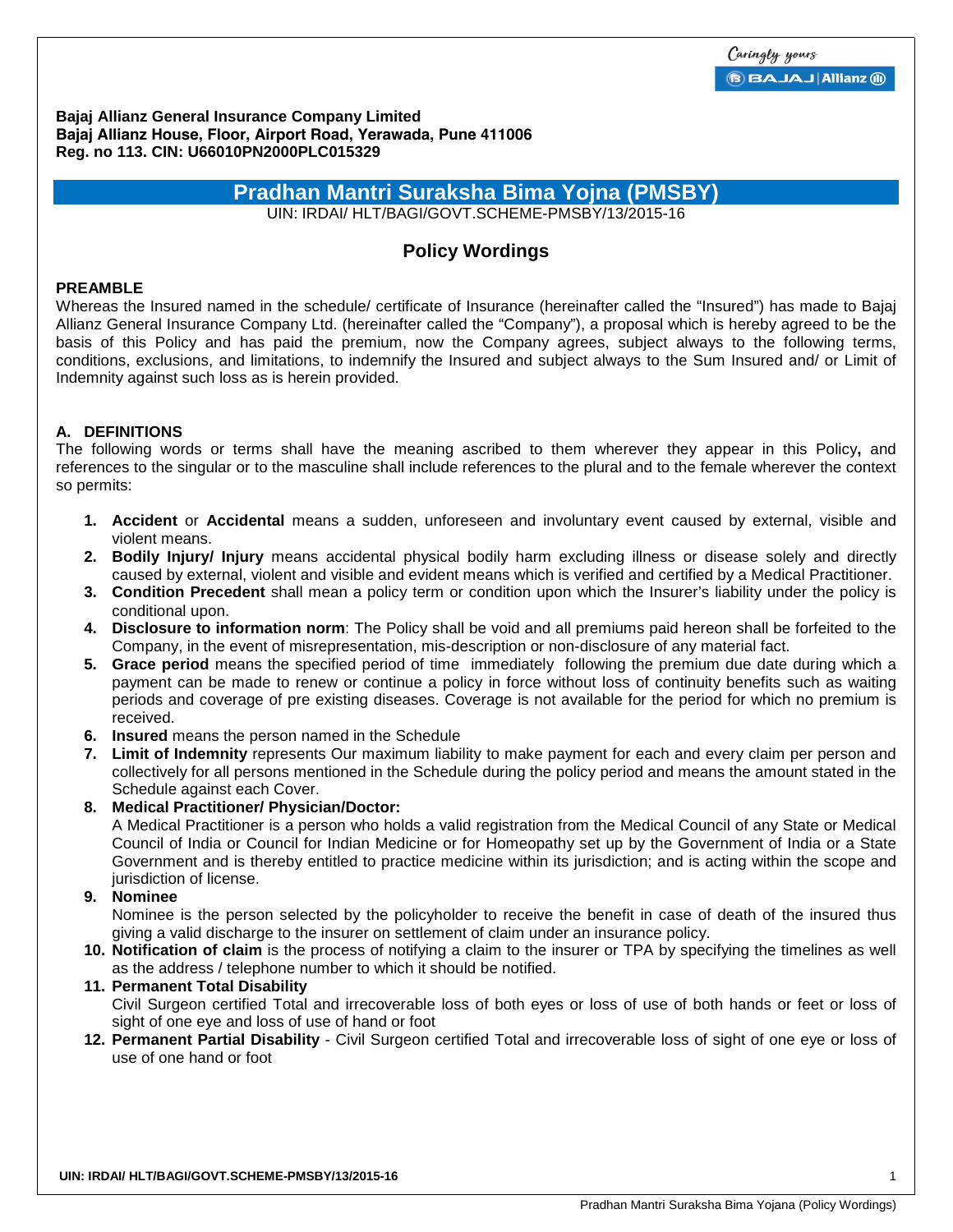- **13. Policy** means the proposal, the Schedule, the Policy documents and any endorsements attaching to or forming part thereof either on the effective date or during the Policy Period.
- **14. Policy Period** means the period between the commencement date and the expiry date shown in the Schedule.
- **15. Renewal** defines the terms on which the contract of insurance can be renewed on mutual consent with a provision of grace period for treating the renewal continuous for the purpose of all waiting periods.
- **16. Schedule** means the Schedule attached to and forming part of this Policy.
- **17. Sum Assured** means the amount stated in the table of benefits in the policy schedule as the total sum insured or limited to the specific insurance details in any section of this policy. The Sum Insured shall be subject at all times to the terms and conditions of the Policy, including but not limited to the exclusions and any additional limitations noted in the wording of each section. The total sum insured is a sublimit of liability. It is a part of, and not in addition to the accumulation limit stated in the schedule, if any. It further reduces, and does not increase, the accumulation limit as stated in the schedule.
- **18. You, Your, Yourself/ Your Family** named in the schedule means the person or persons that We insure as set out in the Schedule
- **19. We, Our, Ours, Us** means the Bajaj Allianz General Insurance Company Limited.

## **B. SCOPE OF COVER**

On the happening of any insured event as provided for hereunder arising during the Policy Period and notified as prescribed, the Company will make payment as but only up to the Sum Insured or Limit of Indemnity as specified below.

If the Insured person shall sustain any Bodily Injury resulting solely and directly from Accident caused by outward, violent and visible means, then the company shall pay to the Insured the sum or sums hereinafter set forth that is to say:

- 1) In the event of Accidental Bodily Injury causing the Insured's Death within 12 months of the Accidental Bodily Injury being sustained, the Company will pay the sum Insured of Rs 2 Lakh (Two lakh). OR
- 2) In the event of Accidental Bodily Injury causing the Insured's Total and irrecoverable loss of both eyes or loss of use of both hands or feet or loss of sight of one eye and loss of use of hand or foot within 12 months of the Accidental Bodily Injury being sustained, the Company will the pay the Sum insured of Rs 2 Lakh (Two lakh). OR
- 3) In the event of Accidental Bodily Injury causing the Insured's Total and irrecoverable loss of sight of one eye, or loss of use of one hand or a foot, the Company will pay the sum Insured of Rs 1 Lakh (One lakh).

Our liability to make payment to you for one or more of the events described at 1) to 3) above is limited to the Total Sum Insured of Rs. 2 Lakhs (Rupees Two Lakhs).

You agree that we shall deduct from the amount payable under 1) or 2), the amount (if any) we have already paid under 3), so that our total payments under the policy does not exceed the Total Sum Insured of Rs. 2 Lakhs (Rupees Two Lakh). However, if we become liable to make payment under 1) or 2), then this insurance will cease as far as you are concerned.

## **C. EXCLUSIONS**

No indemnity is available hereunder and no payment will be made by the Company for any claim directly or indirectly caused by, based on, arising out of or howsoever attributable to any of the following:

- 1. Accidental Bodily Injury that You meet with:
	- a) Through suicide, attempted suicide or self inflicted injury or illness.
	- b) While under the influence of liquor or drugs.
	- c) Arising or resulting from the insured person(s) committing any breach of law with criminal intent.
	- d) Whilst engaging in aviation or ballooning, whilst mounting into, dismounting from or travelling in any balloon or aircraft other than as a passenger (fare paying or otherwise) in any duly licensed standard type of aircraft anywhere in the world.
	- e) Whilst participating as the driver, co-driver or passenger of a motor vehicle during motor racing or trial runs.
	- f) As a result of any curative treatments or interventions that you carry out or have carried out on your body.
	- g) Arising out of your participation in any naval, military or air force operations whether in the form of military exercises or war games or actual engagement with the enemy, whether foreign or domestic.
- 2. Your consequential losses of any kind or your actual or alleged legal liability.
- 3. Any existing disability.

#### **UIN: IRDAI/ HLT/BAGI/GOVT.SCHEME-PMSBY/13/2015-16** 2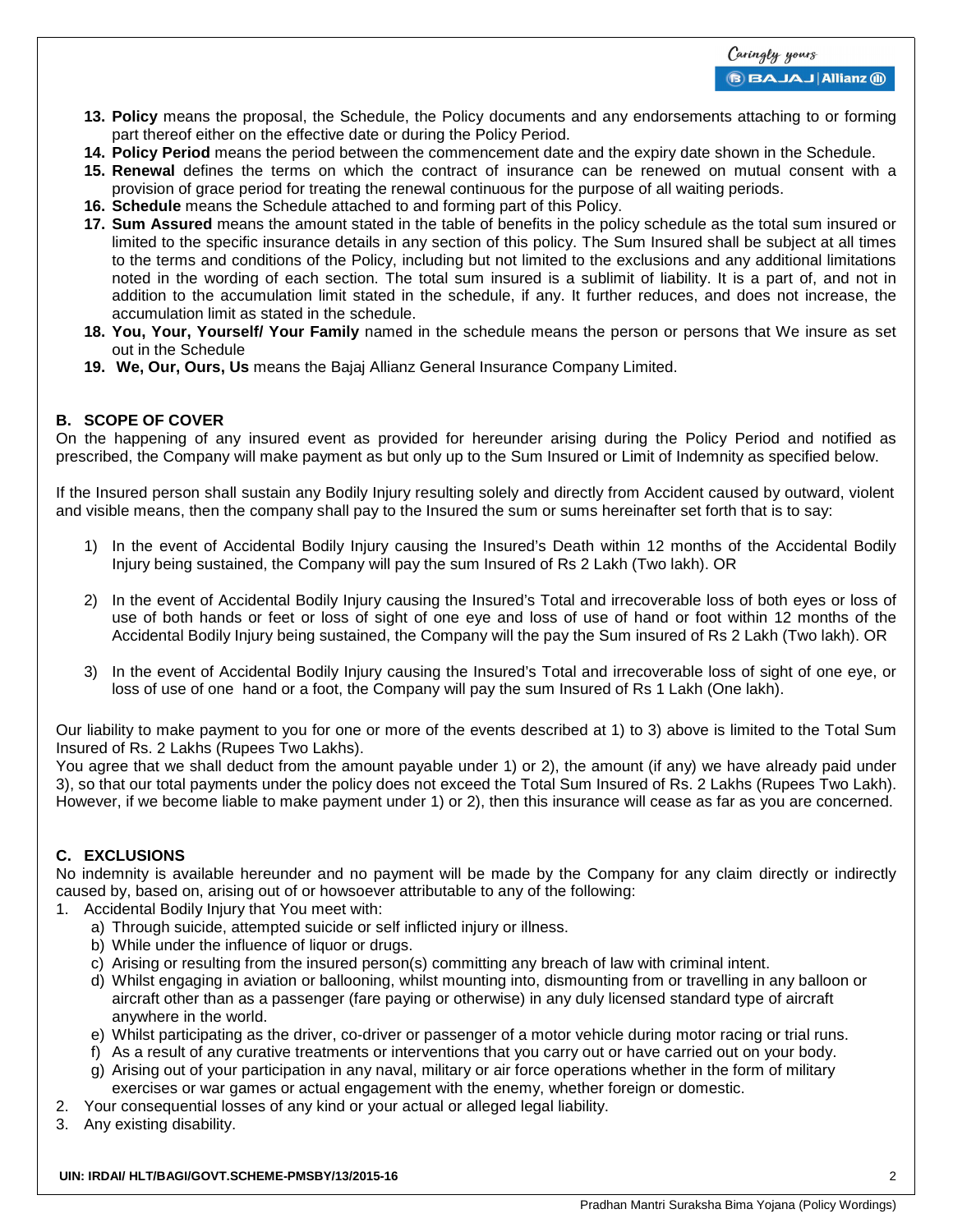#### **BBAJAJ Allianz (ii)**

- 4. HIV (Human Immunodeficiency Virus) and/or any HIV related illness including AIDS (Acquired Immune Deficiency Syndrome) and/or mutant derivatives or variations thereof however caused.
- 5. Pregnancy, resulting childbirth, miscarriage, abortion, or complications arising out of any of these.
- 6. War (whether declared or not), civil war, invasion, act of foreign enemies, rebellion, revolution, insurrection, mutiny, military or usurped power, seizure, capture, arrest, restraint or detainment, confiscation or nationalisation or requisition of or damage by or under the order of any government or public local authority.
- 7. Nuclear energy, radiation.

## **D. CONDITIONS**

### **1. Conditions Precedent**

Where this Policy requires you to do or not to do something, then the complete satisfaction of that requirement by you or someone claiming on your behalf is a precondition to any obligation we have under this Policy. If you or someone claiming on your behalf fails to completely satisfy that requirement, then we may refuse to consider your claim.

### **2. Insured**

All saving bank account holders in the age 18 to 70 years in participating banks will be entitled to take this insurance policy. In case of multiple saving bank accounts held by an individual in one or different banks and premium is received by the insurance company inadvertently, insurance cover will be restricted to one account and the premium shall be liable to be forfeited.

### **3. Communication**

Any communication meant for Us must be in writing and be delivered to Our address. Any communication meant for You will be sent by Us to Your address.

### **4. Claims Process**

- a. Immediately after the occurrence of an accident which may give rise to a claim under the policy, the insured or the nominee (in case of death of the insured) shall contact the bank branch where the insured person held the underlying Bank Account from which the premium for the policy was auto debited and submit a duly completed claim form.
- b. The claim form may be obtained from the above bank branch or any other designated source like Bajaj Allianz General Insurance company branches, hospitals, PHCs, BCs, insurance agents etc., including from designated websites.
- c. The Claim form shall be completed by the insured or, as the case may be, by the nominee and submitted to the above bank branch preferably within 30 days of the occurrence of the accident giving rise to the claim under the policy.
- d. The Claim form shall be supported, in case of death of the insured, by the Original FIR/ Panchnama, Post Mortem Report and Death Certificate and in case of permanent disablement, by Original FIR/ Panchnama and a Disability Certificate issued by a Civil Surgeon. A discharge certificate in the enclosed format shall also be submitted by the claimant / nominee

\*Note: Waiver of conditions (c.) may be considered in extreme cases of hardship where it is proved to Our satisfaction that under the circumstances in which the Insured Person was placed, it was not possible for the Insured Person or any other person claiming on his/her behalf to give notice or file claim within the prescribed time limit.

#### **List of Claim documents to be submitted in case of claim: a.) Death**

- Duly Completed Claim Form signed by Nominee.
- Copy of address proof (Ration card or electricity bill copy).
- Photo identity proof
- Death Certificate.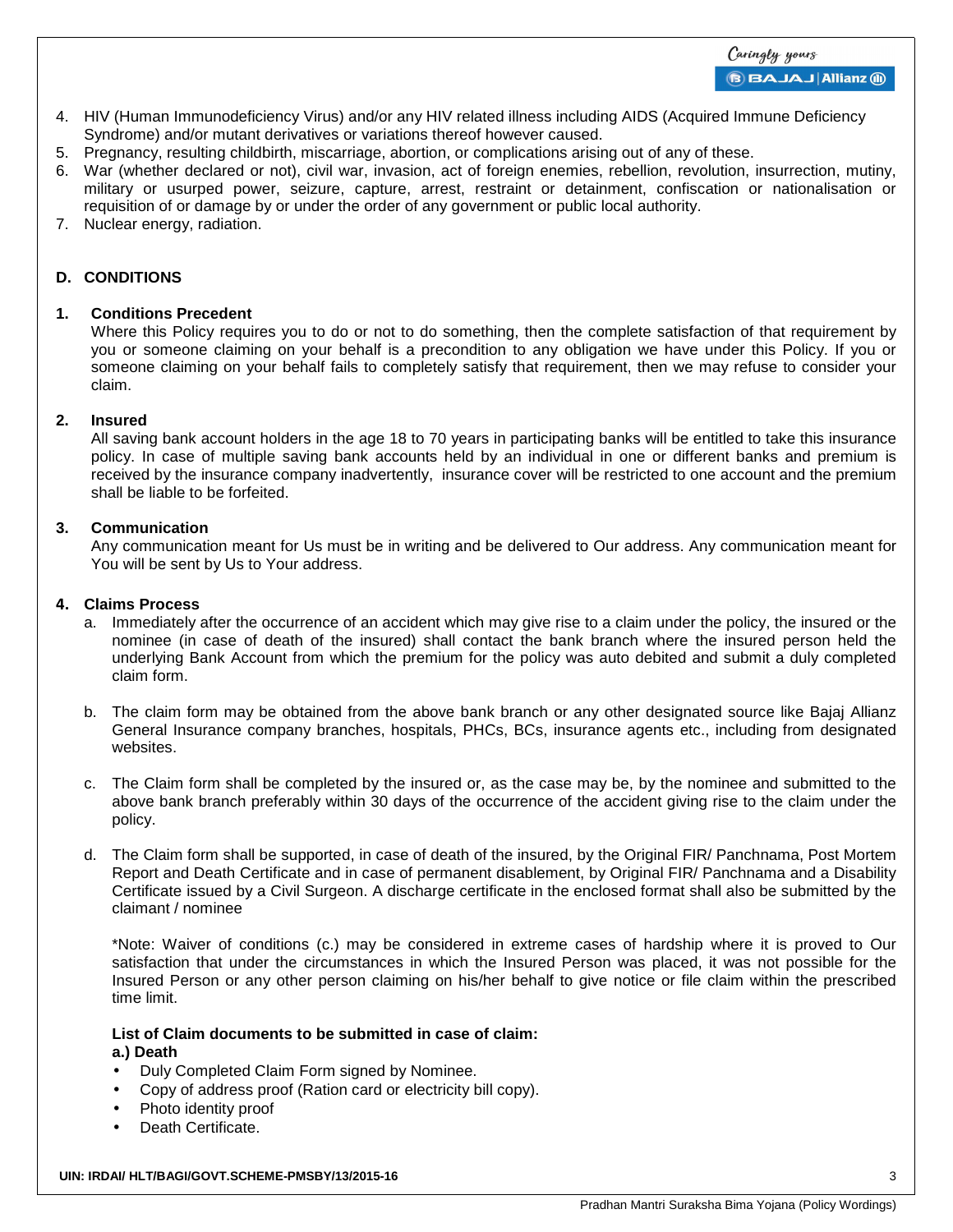Caringly yours **BAJAJ Allianz (ii)** 

- Original FIR / Panchanama
- Post Mortem Report (only if conducted).
- Claim form with NEFT details & cancelled cheque duly signed by Nominee
- Original Policy copy / Certificate of Insurance
- A discharge certificate in the enclosed format shall also be submitted by the nominee

#### **b) Other Accidental Bodily Injuries**

- Duly Completed Claim Form signed by insured/ claimant.
- Original FIR / Panchanama
- Disability Certificate from Civil Surgeon.
- Claim form with NEFT details & cancelled cheque duly signed by Insured/ Nominee
- Original Policy copy/ Certificate of Insurance.
- A discharge certificate in the enclosed format shall also be submitted by the Insured / nominee

#### **Claims will be handled by:**

Health Administration Team Bajaj Allianz General Insurance Co. Ltd 2<sup>nd</sup> Floor, Bajaj Finserv Building Viman Nagar, Pune 411014 Toll Free no: 1800 209 5858

#### **5. Paying a claim**

- i. Insured agree that the Company need only make payment when Insured or someone claiming on Insured's behalf has provided the Company with necessary documentation and information.
- ii. The Company will make payment to Insured or Insured's Nominee. If there is no Nominee and Insured is incapacitated or deceased, The Company will pay Insured's heir, executor or validly appointed legal representative and any payment The Company makes in this way will be a complete and final discharge of The Company's liability to make payment.
- iii. On receipt of all the documents and on being satisfied with regard to the admissibility of the claim as per policy terms and conditions, The Company shall offer within a period of 30 days a settlement of the claim to the Insured. Upon acceptance of an offer of settlement by the Insured, the payment of the amount due shall be made within 7 days from the date of acceptance of the offer by the Insured. In the cases of delay in the payment, The Company shall be liable to pay interest at a rate which is 2% above the bank rate prevalent at the beginning of the financial year in which the claim is reviewed by it.
- iv. If The Company for any reasons decides to reject the claim under the policy the reasons regarding the rejection shall be communicated to Insured in writing within 30 days of the receipt of documents. Insured may take recourse to the Grievance Redressal procedure stated in the document.
- **6. Termination of Cover:** The insurance cover for the Insured Person shall terminate on any of the following events and no benefit will be payable there under:
	- i. On attending age 70 years (age nearest birthday )
	- ii. Closure of account with the Bank or insufficiency of balance to keep the insurance in force
	- iii. In case a member is covered through more than one account and premium is received by Us inadvertently, insurance cover will be restricted to one only and the premium shall be liable to be forfeited.
	- iv. If the insurance cover is ceased due to any technical reasons such as insufficient balance on due date or due to any administrative issues, the same can be reinstated on receipt of full annual premium, subject to conditions that may be laid down. During this period, the risk cover will be suspended and reinstatement of risk cover will be at the sole discretion of Insurance Company.

#### **7. Territorial Limits**

We cover Accidental Bodily Injury sustained during the Policy Period anywhere in the world (subject to the travel and other restrictions that the Indian Government may impose), but we will only make payment within India and in Indian Rupees only.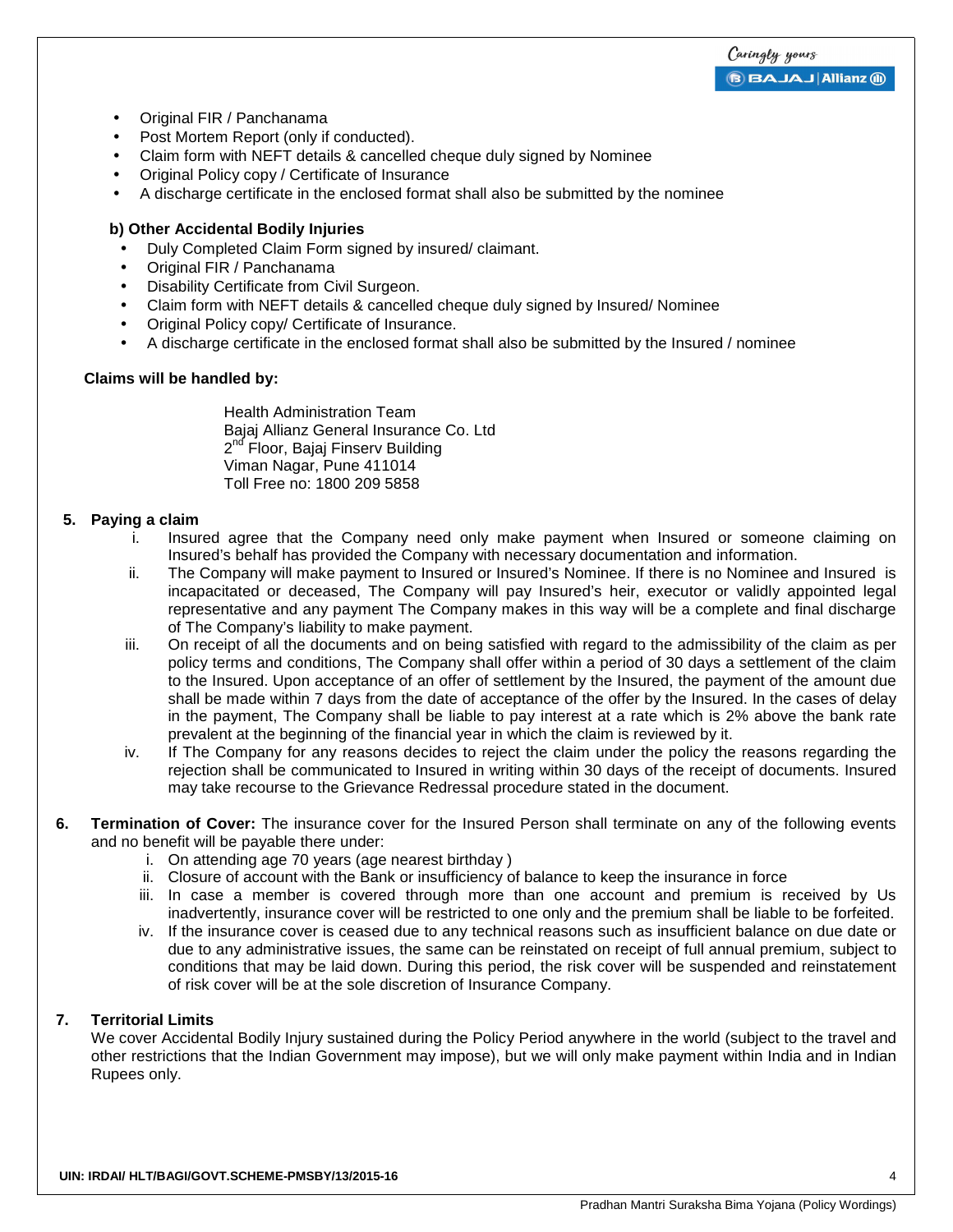#### **8. Fraud**

If you make or progress any claim knowing it to be false or fraudulent in any way, then this Policy will be void and all claims or payments due under it shall be lost.

#### **9. Arbitration**

- a. Any disputes or differences under or concerning this Policy, including its meaning or the amount to be paid for a claim, are to be referred to arbitration under the Arbitration & Conciliation Act 1996. The law of the arbitration will be Indian law, and the seat of the arbitration and venue for all hearings shall be within India.
- b. It is a condition precedent to any right of action or suit on this Policy that an arbitral award has first been obtained.
- c. If these arbitration provisions are held to be invalid, then all such disputes or differences shall be referred to the exclusive jurisdiction of the Indian Courts.

#### **10. Applicable Law**

Indian law governs this Policy and the relationship between us. The section headings we have used are for ease of reference rather than for any interpretative purpose.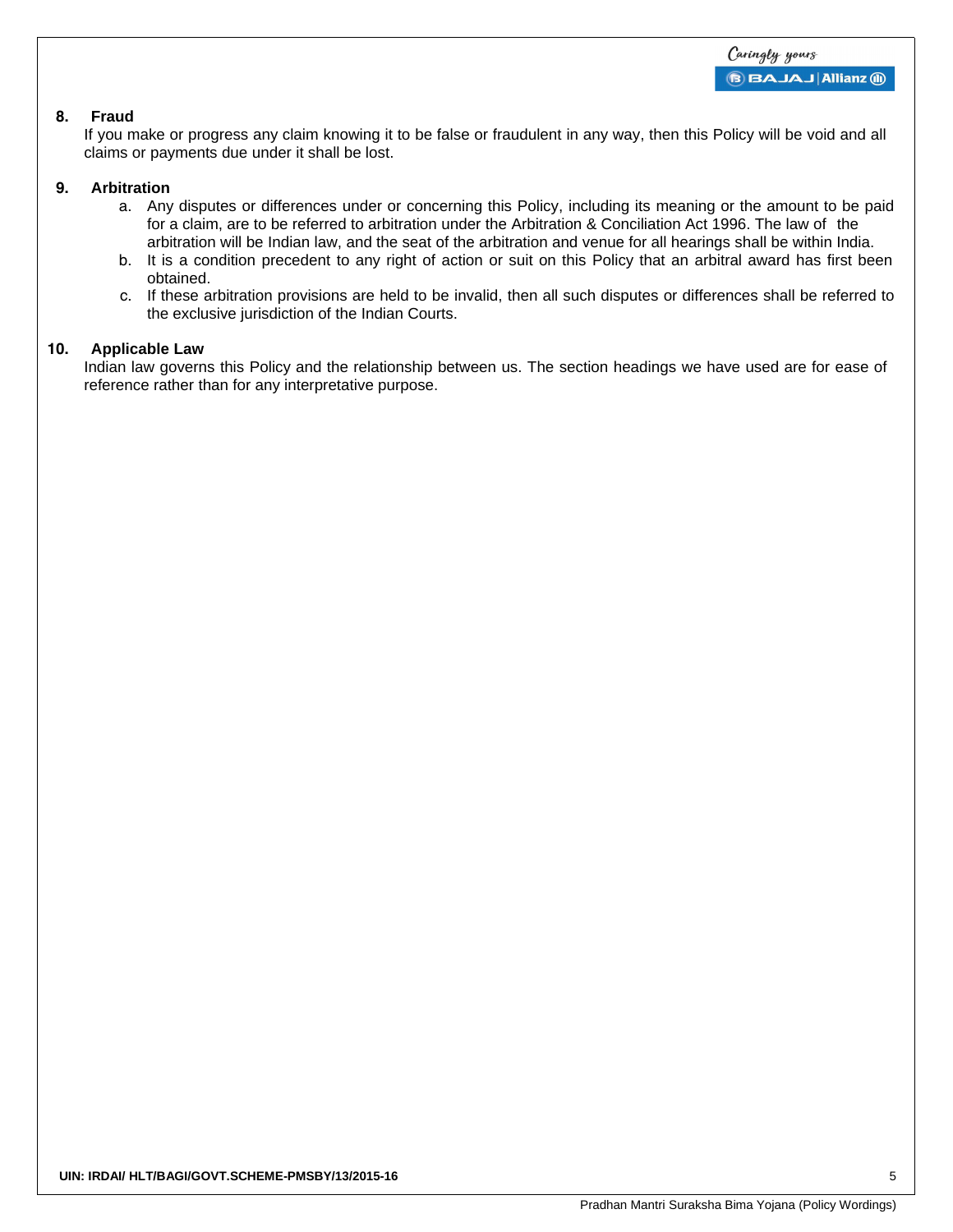# Caringly yours **BAJAJ Allianz @**

#### 11. Grievance Redressal Procedure

Bajaj Allianz General Insurance has always been known as a forward looking customer centric organization. We take immense pride in the spirit of service and the culture of keeping customer first in our scheme of things. In order to provide you with top-notch service on all fronts, we have provided you with multiple platforms via which you can always reach one of our representatives.

#### Level 1

In case you have any concern, you may please reach out to our Customer Experience Team through any of the following options:

- Our Website @ https://general.bajajallianz.com/Corp/aboutus/general-insurance-customer-service.jsp
- Call us on our Toll free no 1800 209 5858
- Mail us on bagichelp@bajajallianz.co.in
- Write to Bajaj Allianz General Insurance Co. Ltd.
	- Bajaj Allianz House, Airport Road, Yerwada Pune- 411006

#### Level 2

In case you are not satisfied with the response given to you by our team, you may write to our Grievance Redressal Officer Mr. Jerome Vincent at ggro@bajajallianz. co.in

#### Level 3

If in case, your grievance is not resolved and you wish to talk to our care specialist, please Give a missed on +91 80809 45060 OR SMS <WORRY> To 575758 and our care specialist will call you back

If you are still not satisfied with the solutions provided, write to Mr. Ankit Goenka, Head of Customer experience directly at head. customerservice@ bajajallianz.co.in.

#### Grievance Redressal Cell for Senior Citizens

Bajaj Allianz introduces a dedicated team for all the senior citizens, so no more wait time, no more standing in long queue.

Senior citizens can now contact us on 1800-103-2529 or write to us at seniorcitizen@bajajallianz.co.in

In case your complaint is not fully addressed by the insurer, You may use the Integrated Greivance Management System (IGMS) for escalating the complaint to IRDAI or call 155255 . Through IGMS you can register your complain online and track its status. For registration please visit IRDAI website www.irda.gov.in. If the issue still remains unresolved, You may, subject to vested jurisdiction, approach Insurance Ombudsman for the redressal of the grievance.

| <b>Office Details</b>                                                                                                                                                                                                                                                                            | <b>Jurisdiction of Office Union Territory, District)</b> |
|--------------------------------------------------------------------------------------------------------------------------------------------------------------------------------------------------------------------------------------------------------------------------------------------------|----------------------------------------------------------|
| <b>AHMEDABAD - Shri Kuldip Singh</b><br>Office of the Insurance Ombudsman, Jeevan<br>Prakash Building, 6th floor, Tilak Marg, Relief Road,<br>Ahmedabad - 380 001.<br>Tel.: 079 - 25501201/02/05/06<br>Email: bimalokpal.ahmedabad@cioins.co.in                                                  | Gujarat, Dadra & Nagar Haveli, Daman and Diu.            |
| <b>BENGALURU - Smt. Neerja Shah</b><br>Office of the Insurance Ombudsman,<br>Jeevan Soudha Building, PID No. 57-27-N-19<br>Ground Floor, 19/19, 24th Main Road, JP Nagar,<br>Ist Phase, Bengaluru - 560 078.<br>Tel.: 080 - 26652048 / 26652049<br>Email: bimalokpal.bengaluru@cioins.co.in      | Karnataka                                                |
| <b>BHOPAL - Shri Guru Saran Shrivastava</b><br>Office of the Insurance Ombudsman, Janak Vihar<br>Complex, 2nd Floor, 6, Malviya Nagar,<br>Opp. Airtel Office, Near New Market,<br>Bhopal-462 003. Tel.: 0755 - 2769201 / 2769202<br>Fax: 0755 - 2769203<br>Email: bimalokpal.bhopal@cioins.co.in | Madhya Pradesh Chattisgarh                               |
| <b>BHUBANESHWAR - Shri Suresh Chandra Panda</b><br>Office of the Insurance Ombudsman,<br>62, Forest park,<br>Bhubneshwar-751009.<br>Tel.: 0674 - 2596461 /2596455<br>Fax: 0674 - 2596429<br>Email: bimalokpal.bhubaneswar@cioins.co.in                                                           | Orissa                                                   |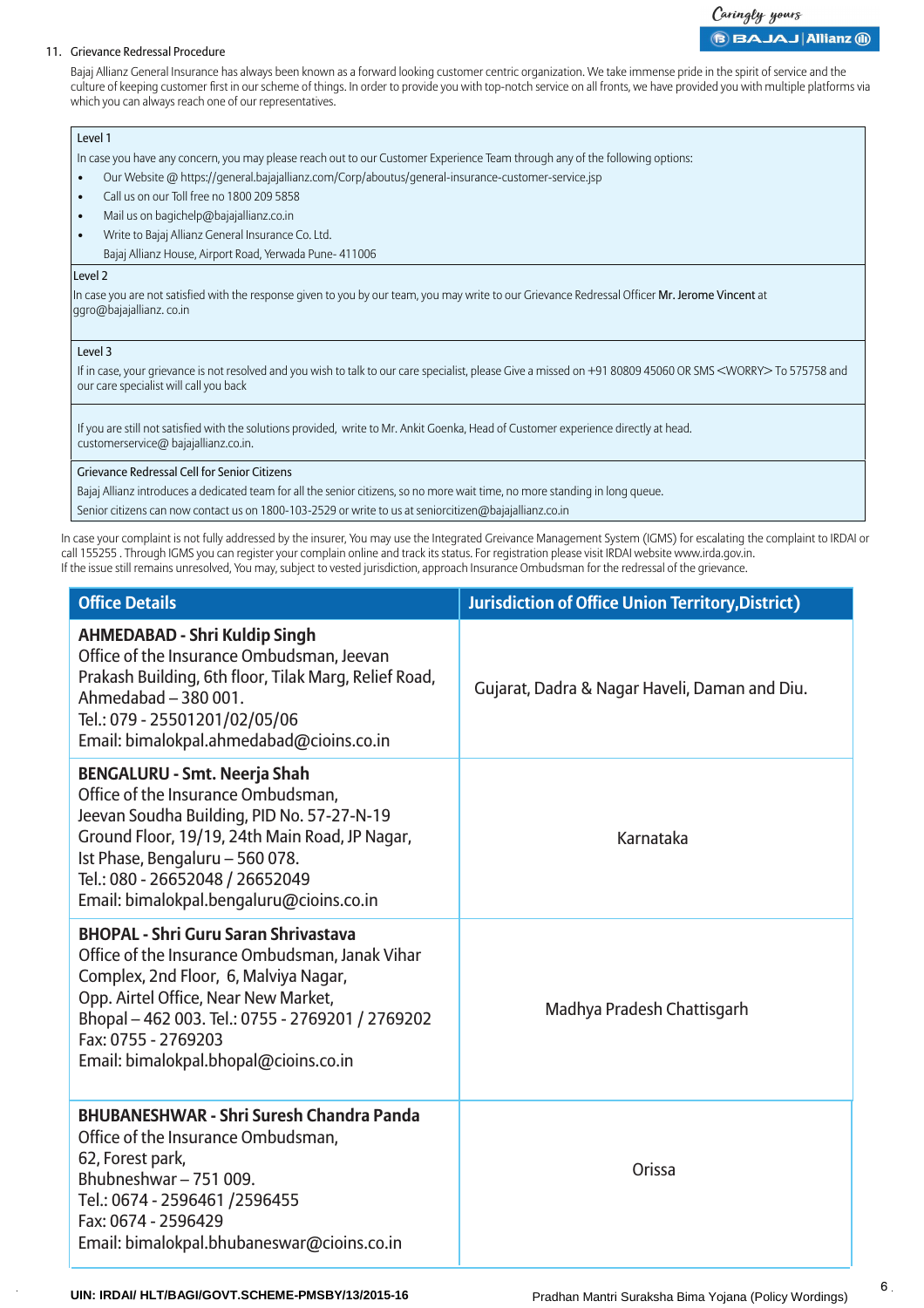| <b>Office Details</b>                                                                                                                                                                                                                                                                                   | <b>Jurisdiction of Office Union Territory, District)</b>                                                                                                             |
|---------------------------------------------------------------------------------------------------------------------------------------------------------------------------------------------------------------------------------------------------------------------------------------------------------|----------------------------------------------------------------------------------------------------------------------------------------------------------------------|
| <b>CHANDIGARH - Dr. Dinesh Kumar Verma</b><br>Office of the Insurance Ombudsman, S.C.O. No.<br>101, 102 & 103, 2nd Floor, Batra Building,<br>Sector 17 - D, Chandigarh - 160 017.<br>Tel.: 0172 - 2706196 / 2706468<br>Fax: 0172 - 2708274<br>Email: bimalokpal.chandigarh@cioins.co.in                 | Punjab, Haryana<br>(excluding Gurugram, Faridabad, Sonepat<br>and Bahadurgarh)<br>Himachal Pradesh, Union Territories of<br>Jammu & Kashmir,<br>Ladakh & Chandigarh. |
| <b>CHENNAI - Shri M. Vasantha Krishna</b><br>Office of the Insurance Ombudsman, Fatima<br>Akhtar Court, 4th Floor, 453, Anna Salai,<br>Tey-nampet, CHENNAI - 600 018.<br>Tel.: 044 - 24333668 / 24335284<br>Fax: 044 - 24333664<br>Email: bimalokpal.chennai@cioins.co.in                               | Tamil Nadu,<br>Pondicherry Town and<br>Karaikal (which are part of Pondicherry).                                                                                     |
| <b>DELHI - Shri Sudhir Krishna</b><br>Office of the Insurance Ombudsman, 2/2 A,<br>Universal Insurance Building, Asaf Ali Road,<br>New Delhi - 110 002.<br>Tel.: 011 - 23232481/23213504<br>Email: bimalokpal.delhi@cioins.co.in                                                                        | Delhi &<br>Following Districts of Haryana - Gurugram,<br>Faridabad, Sonepat & Bahadurgarh.                                                                           |
| <b>GUWAHATI - Shri Kiriti .B. Saha</b><br>Office of the Insurance Ombudsman, Jeevan<br>Nivesh, 5th Floor, Nr. Panbazar over bridge,<br>S.S. Road, Guwahati - 781001(ASSAM).<br>Tel.: 0361 - 2632204 / 2602205<br>Email: bimalokpal.guwahati@cioins.co.in                                                | Assam, Meghalaya, Manipur, Mizoram, Aruna-<br>chal Pradesh, Nagaland and Tripura                                                                                     |
| <b>HYDERABAD - Shri I. Suresh Babu</b><br>Office of the Insurance Ombudsman, 6-2-46,<br>1st floor, ""Moin Court"", Lane Opp. Saleem<br>Function Palace, A. C. Guards, Lakdi-Ka-Pool,<br>Hyderabad - 500 004.<br>Tel.: 040 - 23312122<br>Fax: 040 - 23376599<br>Email: bimalokpal.hyderabad@cioins.co.in | Andhra Pradesh, Telangana, Yanam and part of<br><b>Territory of Pondicherry</b>                                                                                      |
| JAIPUR - Smt. Sandhya Baliga<br>Office of the Insurance Ombudsman,<br>Jeevan Nidhi - II Bldg., Gr. Floor,<br>Bhawani Singh Marg,<br>Jaipur - 302 005.<br>Tel.: 0141 - 2740363<br>Email: bimalokpal.jaipur@cioins.co.in                                                                                  | Rajasthan.                                                                                                                                                           |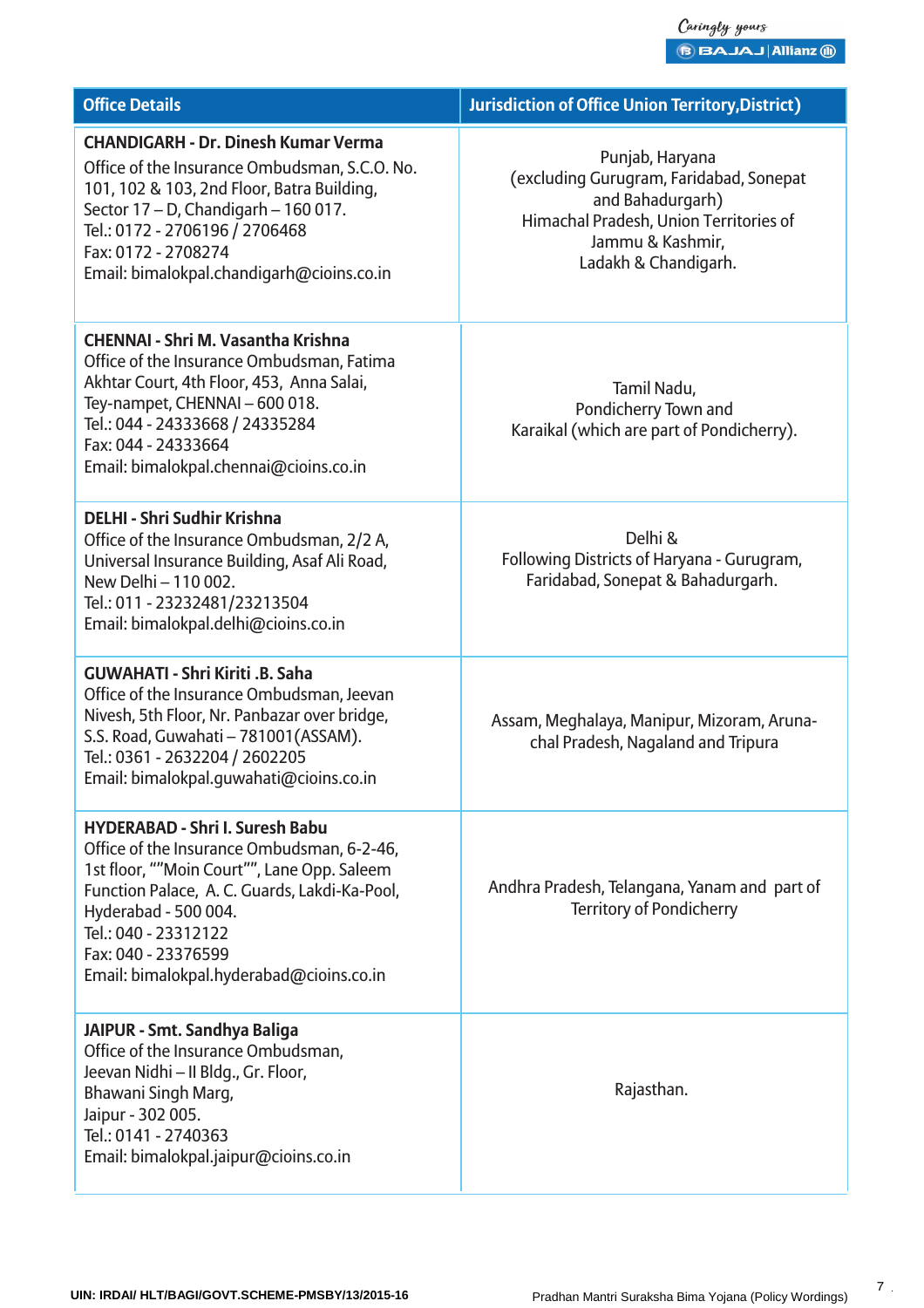$\begin{array}{l} \text{\emph{(aingly yous)}} \ \text{\emph{(b B A J A J) Allians 0)}} \ \end{array}$ 

| <b>Office Details</b>                                                                                                                                                                                                                                                                     | <b>Jurisdiction of Office Union Territory, District)</b>                                                                                                                                                                                                                                                                                                                                                                                                                                                         |
|-------------------------------------------------------------------------------------------------------------------------------------------------------------------------------------------------------------------------------------------------------------------------------------------|------------------------------------------------------------------------------------------------------------------------------------------------------------------------------------------------------------------------------------------------------------------------------------------------------------------------------------------------------------------------------------------------------------------------------------------------------------------------------------------------------------------|
| <b>ERNAKULAM - Ms. Poonam Bodra</b><br>Office of the Insurance Ombudsman, 2nd Floor,<br>Pulinat Bldg., Opp. Cochin Shipyard, M. G. Road,<br>Ernakulam - 682 015.<br>Tel.: 0484 - 2358759 / 2359338<br>Fax: 0484 - 2359336<br>Email: bimalokpal.ernakulam@cioins.co.in                     | Kerala, Lakshadweep, MaKerala,<br>Lakshadweep,<br>Mahe-a part of Union Territory of<br>Puducherry.<br>he-a part of Pondicherry                                                                                                                                                                                                                                                                                                                                                                                   |
| <b>KOLKATA - Shri P. K. Rath</b><br>Office of the Insurance Ombudsman,<br>Hindustan Bldg. Annexe, 4th Floor,<br>4, C.R. Avenue, KOLKATA - 700 072.<br>Tel.: 033 - 22124339 / 22124340<br>Fax: 033 - 22124341<br>Email: bimalokpal.kolkata@cioins.co.in                                    | West Bengal, Sikkim, Andaman & Nicobar<br><b>Islands</b>                                                                                                                                                                                                                                                                                                                                                                                                                                                         |
| <b>LUCKNOW - Shri Justice Anil Kumar Srivastava</b><br>Office of the Insurance Ombudsman, 6th Floor,<br>Jeevan Bhawan, Phase-II, Nawal Kishore Road,<br>Hazratganj, Lucknow - 226 001.<br>Tel.: 0522 - 2231330 / 2231331<br>Fax: 0522 - 2231310<br>Email: bimalokpal.lucknow@cioins.co.in | <b>Districts of Uttar Pradesh:</b><br>Laitpur, Jhansi, Mahoba, Hamirpur, Banda,<br>Chitrakoot, Allahabad, Mirzapur, Sonbhab-<br>dra, Fatehpur, Pratapgarh, Jaunpur, Varanasi,<br>Gazipur, Jalaun, Kanpur, Lucknow, Unnao, Sita-pur,<br>Lakhimpur, Bahraich, Barabanki, Raebareli,<br>Sravasti, Gonda, Faizabad, Amethi, Kaushambi,<br>Balrampur, Basti, Ambedkarnagar, Sultanpur,<br>Maharajgang, Santkabirnagar, Azamgarh,<br>Kushinagar, Gorkhpur, Deoria, Mau, Ghazipur,<br>Chandauli, Ballia, Sidharathnagar |
| <b>MUMBAI - Shri Milind A. Kharat</b><br>Office of the Insurance Ombudsman, 3rd Floor,<br>Jeevan Seva Annexe, S. V. Road, Santacruz (W),<br>Mumbai - 400 054.<br>Tel.: 022 - 26106552 / 26106960<br>Fax: 022 - 26106052<br>Email: bimalokpal.mumbai@cioins.co.in                          | Goa, Mumbai Metropolitan Region excluding<br>Navi Mumbai & Thane                                                                                                                                                                                                                                                                                                                                                                                                                                                 |
| NOIDA - Shri Chandra Shekhar Prasad<br>Office of the Insurance Ombudsman, Bhagwan<br>Sahai Palace 4th Floor, Main Road, Naya Bans,<br>Sector 15, Distt: Gautam Buddh Nagar,<br>U.P-201301.<br>Tel.: 0120-2514252 / 2514253<br>Email: bimalokpal.noida@cioins.co.in                        | State of Uttaranchal and the following Districts of<br>Uttar Pradesh: Agra, Aligarh, Bagpat, Bareilly, Bijnor,<br>Budaun, Bulandshehar, Etah, Kanooj,<br>Mainpuri, Mathura, Meerut, Moradabad,<br>Muzaffarnagar, Oraiyya, Pilibhit, Etawah,<br>Farrukhabad, Firozbad, Gautambodhanagar,<br>Ghaziabad, Hardoi, Shahjahanpur, Hapur, Sham-li,<br>Rampur, Kashganj, Sambhal, Amroha, Hathras,<br>Kanshiramnagar, Saharanpur                                                                                         |